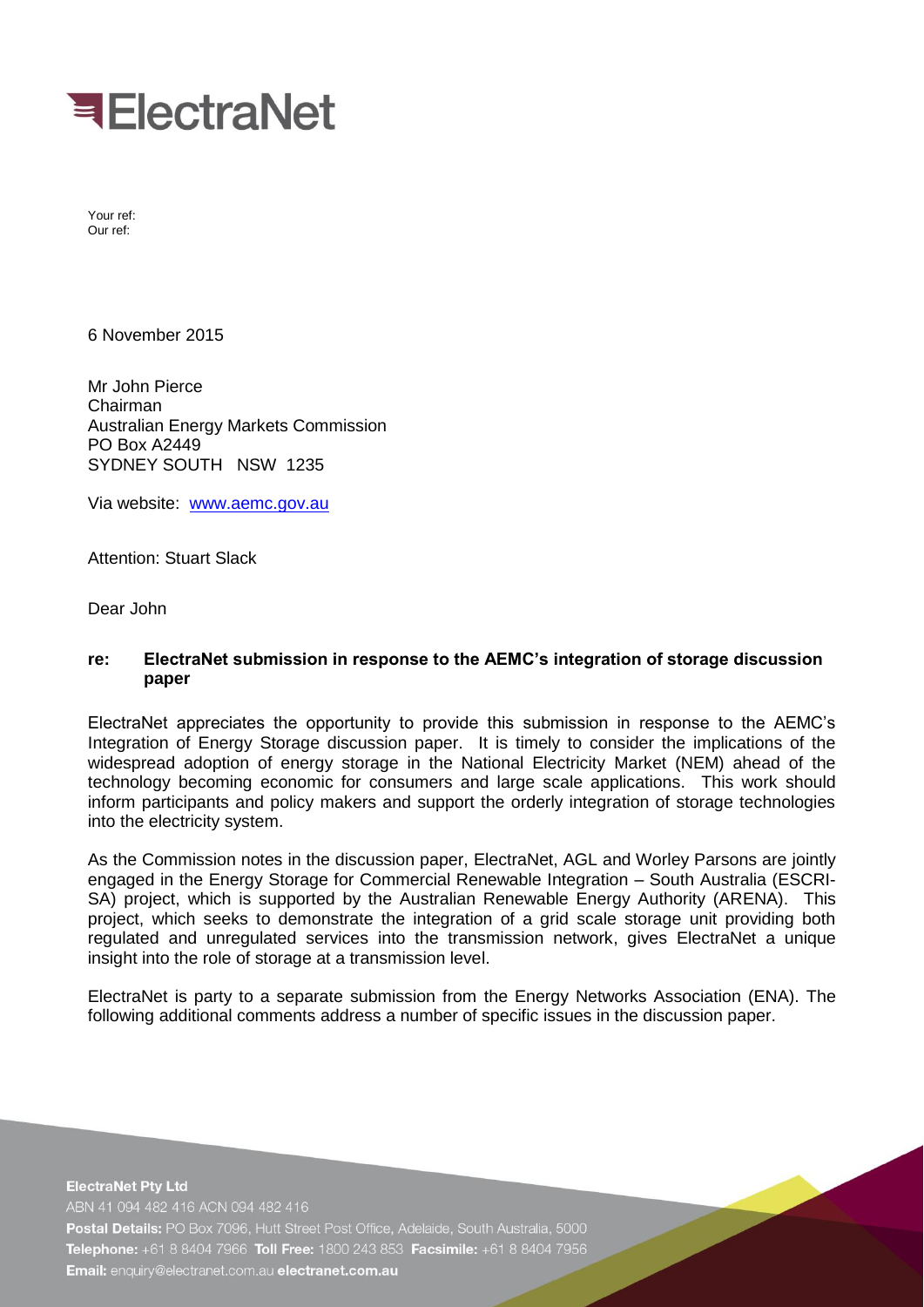# **Classification of services**

While the discussion paper identifies the transmission service classifications and the economic regulation that applies for network services it does not address the potential integration of storage devices as part of the transmission connection service to generators and transmission customers. This would potentially see the storage device located behind the customer or generator meter, with the market facing component of the device resting with the connecting party notwithstanding the TNSP owning and maintaining the device. This service would be provided on a contestable, nonregulated basis and would reasonably be considered a transmission service not subject to the ring fencing guidelines.

### **Network revenue regulation**

The Commission correctly identifies the arrangements under which a network service from an energy storage device could be procured via capital or operating expenditure. In all cases the service would need to be the most efficient option to displace a conventional method of providing the service.

While the AER has made observations on proposed uses of energy storage in revenue determinations it must be borne in mind that the AER provides a revenue allowance based on efficient benchmark capital and operating expenditure forecasts for the business. It is then for the NSP to make efficient expenditure decisions within these allowances regardless of whether or not a particular project was identified at the time of the approval of the allowance. This would not preclude the NSP choosing to procure a service provided by a new technology such as an energy storage device, subject to the efficiency and prudency of such a decision in accordance with the requirements of the Rules.

#### **Incentive schemes**

Where a network support service is procured by a TNSP as an operating expense, that expenditure is typically treated as a network support pass-through, with no materiality threshold. This expenditure would normally be excluded from the efficiency benefits sharing scheme (EBSS) as non-controllable expenditure, as the extent to which the service needs to be deployed each year is driven by external conditions.

### **Case study: ElectraNet, AGL and Worley Parson ESCRI-SA**

The discussion paper notes that the ESCRI-SA project has proposed a hybrid ownership and operation model which would see the asset providing the services being recognised in the regulated asset base (RAB) to the extent the asset is providing a prescribed versus non-regulated service. The economic regulatory arrangements for recognising all or part of the capital cost of the device in the RAB via the Regulatory Investment Test for Transmission (RITT) are well understood as are the arrangements for procuring a storage based service from a third party as an operating expense.

The registration and market facing arrangements are less obvious at grid scale. The particular arrangement for abstracting the TNSP from the market facing component of the storage device under the ESCRI-SA project was proposed as one of the partners, AGL, is the local retailer in South Australia and this approach reduces the complexity of registration arrangements for a relatively small device.

A true grid scale device of tens of megawatts would need to be registered as a generator if it is to derive revenue from the market facing services it could provide on an unregulated basis.